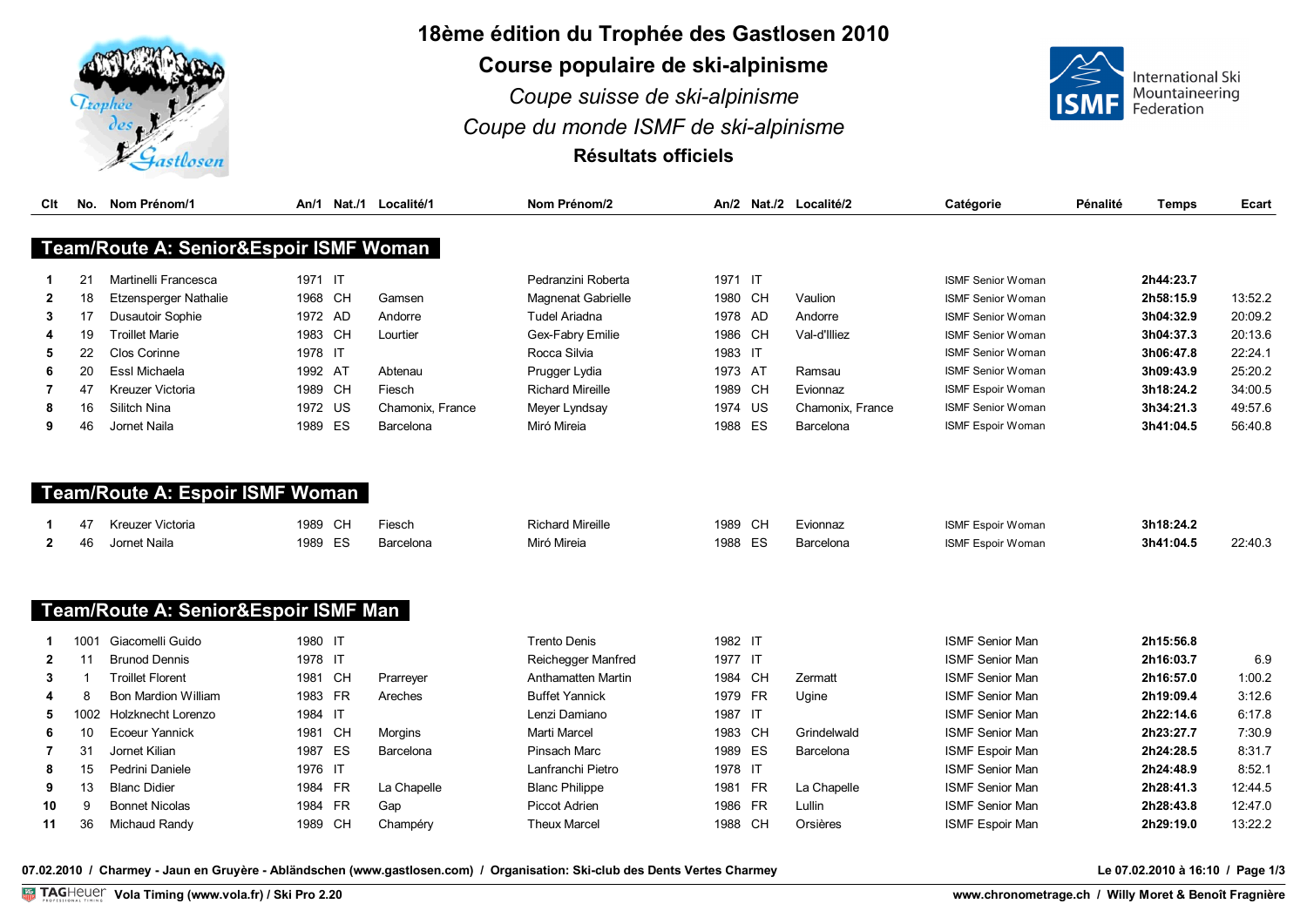

## **18ème édition du Trophée des Gastlosen 2010 Course populaire de ski-alpinisme**

*Coupe suisse de ski-alpinisme*

*Coupe du monde ISMF de ski-alpinisme*

## **Résultats officiels**



| Clt              | No. | $\sim$ $\sim$ $\sim$<br>the contract of the contract of the contract of the contract of the contract of<br><b>∶Nom Prénom/1</b> | An/1    | Nat./1    | <b>Localité/1</b> | Nom Prénom/2          |         | An/2 Nat./2 Localité/2 | Catégorie              | Pénalité | <b>Temps</b> | Ecart   |
|------------------|-----|---------------------------------------------------------------------------------------------------------------------------------|---------|-----------|-------------------|-----------------------|---------|------------------------|------------------------|----------|--------------|---------|
|                  |     |                                                                                                                                 |         |           |                   |                       |         |                        |                        |          |              |         |
| 12 <sup>12</sup> |     | Caballero Miquel                                                                                                                | 1982    | ES        | Barcelona         | Vendrell Joan Maria   | 1976 ES | Barcelona              | <b>ISMF Senior Man</b> |          | 2h32:46.1    | 16:49.3 |
| 13               | 32  | Gachet Xavier                                                                                                                   | 1989    | <b>FR</b> | Areches           | Perrier Sebastien     | 1987 FR | Areches                | <b>ISMF Espoir Man</b> |          | 2h33:04.6    | 17:07.8 |
| 14               | 6   | Vilana Joan                                                                                                                     | 1977    | - AD      | Andorre           | Albos Joan            | 1980 AD | Andorre                | <b>ISMF Senior Man</b> |          | 2h33:35.7    | 17:38.9 |
| 15               | 12  | Lugger Alexander                                                                                                                | 1968    | - AT      | Kötschach-Mauthen | Fasser Alexander      | 1979 AT | Lermoos                | <b>ISMF Senior Man</b> |          | 2h34:54.3    | 18:57.5 |
| 16               | 35  | Marti Werner                                                                                                                    | 1989    | CH        | Grindelwald       | <b>Fellay Cyrille</b> | 1987 CH | Versègeres             | <b>ISMF Espoir Man</b> |          | 2h35:41.2    | 19:44.4 |
| 17               | 3   | Berger Ola                                                                                                                      | 1979    | - NO      | Trondheim         | Hovdenak Ola          | 1973 NO | Molde                  | <b>ISMF Senior Man</b> |          | 2h38:10.3    | 22:13.5 |
| 18               | 5   | Casals Toni                                                                                                                     | 1980    | - AD      | Andorre           | Comas Xavier          | 1977 AD | Andorre                | <b>ISMF Senior Man</b> |          | 2h39:45.9    | 23:49.1 |
| 19               |     | Kuhar Neic                                                                                                                      | 1985 SI |           | Preddvor          | Senk Anze             | 1983 SI | Zg. Jezersko           | <b>ISMF Senior Man</b> |          | 2h40:22.3    | 24:25.5 |
| 20               | 38  | Bignotti Matteo                                                                                                                 | 1989 IT |           |                   | Pozzi Valerio         | 1988 IT |                        | <b>ISMF Espoir Man</b> |          | 2h47:01.2    | 31:04.4 |
| 21               | 37  | Hermann Jakob                                                                                                                   | 1987    | - AT      | <b>Werfenweng</b> | Rohringer Thomas      | 1987 AT | Gosau                  | ISMF Espoir Man        |          | 2h48:35.7    | 32:38.9 |
| 22               | 33  | Vernaz Sebastien                                                                                                                | 1989    | <b>FR</b> | Chevenoz          | Favre Adelin          | 1989 FR | Thonon                 | <b>ISMF Espoir Man</b> |          | 2h49:52.2    | 33:55.4 |
| 23               | 34  | Fejfar Ondøej 484                                                                                                               | 1989    | CZ        | Vrchlabí          | <b>Groh Radoslav</b>  | 1989 CZ | Vrchlabí               | <b>ISMF Espoir Man</b> |          | 2h52:12.6    | 36:15.8 |

|              |    | Jornet Kilian     | ES<br>1987 | Barcelona         | Pinsach Marc          | 1989 ES | Barcelona  | <b>ISMF Espoir Man</b> | 2h24:28.5 |         |
|--------------|----|-------------------|------------|-------------------|-----------------------|---------|------------|------------------------|-----------|---------|
| $\mathbf{2}$ | 36 | Michaud Randy     | СH<br>1989 | Champéry          | <b>Theux Marcel</b>   | 1988 CH | Orsières   | <b>ISMF Espoir Man</b> | 2h29:19.0 | 4:50.5  |
| 3            |    | Gachet Xavier     | 1989 FR    | Areches           | Perrier Sebastien     | 1987 FR | Areches    | <b>ISMF Espoir Man</b> | 2h33:04.6 | 8:36.1  |
| 4            | 35 | Marti Werner      | 1989 CH    | Grindelwald       | <b>Fellay Cyrille</b> | 1987 CH | Versègeres | <b>ISMF Espoir Man</b> | 2h35:41.2 | 11:12.7 |
| 5            | 38 | Bignotti Matteo   | 1989 IT    |                   | Pozzi Valerio         | 1988 IT |            | <b>ISMF Espoir Man</b> | 2h47:01.2 | 22:32.7 |
| 6            |    | Hermann Jakob     | 1987 AT    | <b>Werfenweng</b> | Rohringer Thomas      | 1987 AT | Gosau      | <b>ISMF Espoir Man</b> | 2h48:35.7 | 24:07.2 |
|              | 33 | Vernaz Sebastien  | 1989 FR    | Chevenoz          | Favre Adelin          | 1989 FR | Thonon     | <b>ISMF Espoir Man</b> | 2h49:52.2 | 25:23.7 |
| 8            | 34 | Feifar Ondøei 484 | 1989 CZ    | Vrchlabí          | Groh Radoslav         | 1989 CZ | Vrchlabí   | <b>ISMF Espoir Man</b> | 2h52:12.6 | 27:44.1 |

## **Team/Route B: Cadet ISMF Man**

|             | 83   | Nicolini Federico | 1994              |              | errari Mirko    | 1993    |           | $:$ Codot M            | 1h45:48.9 |        |
|-------------|------|-------------------|-------------------|--------------|-----------------|---------|-----------|------------------------|-----------|--------|
| 2 82        |      | Arnold Flavio     | 1993<br><b>CH</b> | Simplon Dorf | Dubosson Maxime | 1993 CH | Collombey | <sup>-</sup> Cadet Man | 1h51:17.3 | 5:28.  |
| $3^{\circ}$ | - 81 | Sumozas Alvaro    | 1993<br>ce.       | Barcelona    | Domenech Aleix  | 1995 FS | Barcelona | ີ Cadot Man            | 1h53:46.4 | 7:57.5 |

**07.02.2010 / Charmey - Jaun en Gruyère - Abländschen (www.gastlosen.com) / Organisation: Ski-club des Dents Vertes Charmey Le 07.02.2010 à 16:10 / Page 2/3**